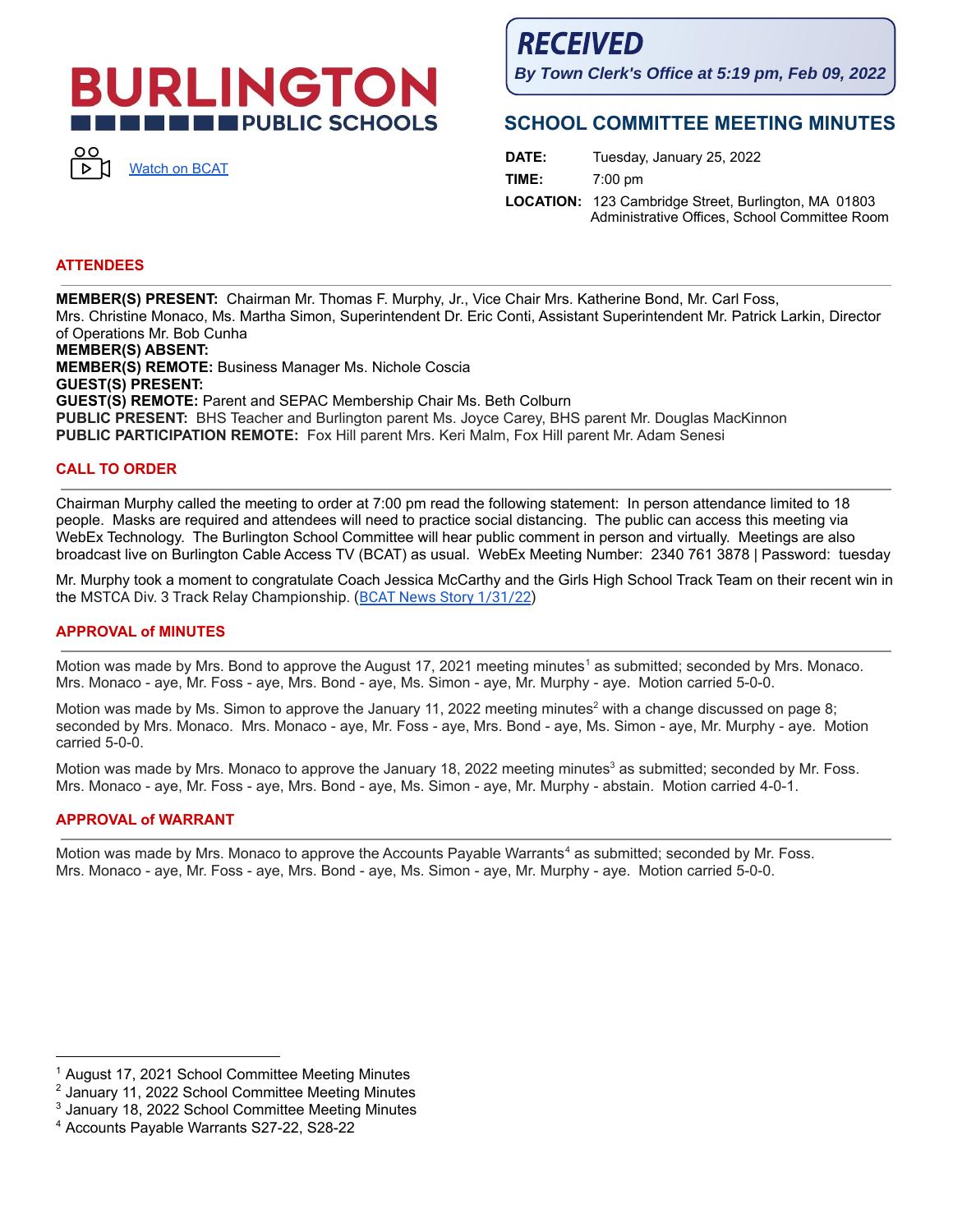# **BURLINGTON THE THE PUBLIC SCHOOLS**

# **SCHOOL COMMITTEE MEETING MINUTES**

**DATE:** Tuesday, January 25, 2022 **PAGE:** 2

## **PUBLIC PARTICIPATION**

Burlington High School Teacher and Burlington parent Ms. Joyce Carey spoke in person in support of the BEA negotiation team. She commented that negotiations imply both sides are working towards a common goal for what is best for the children. She expressed that some issues have been deemed as non-starters and cannot be negotiated. Ideas should be brought to table to work collaboratively to discuss how to improve children's education. She asked for a fair conversation to be had to provide the opportunity to negotiate and be listened to.

Burlington High School parent Mr. Douglas MacKinnon spoke in person to ask about current COVID guidelines and mask mandates. With students suffering from depression and isolation, he would like to know what the metric is for returning to some sense of normalcy. In response, Ms. Simon explained that decisions are determined by mandates from DESE. Dr. Conti further explained that our metric was 80% vaccinated, but the definition of vaccinated may change. The state has masks in place through the end of February and we look at metrics after that time.

Fox Hill parent Mrs. Keri Malm participated virtually through WebEx to express frustration with how close contacts are being handled for the after school program. She is happy to see that protocols are changing for the school day, but not carried over for after school care. In response, Dr. Conti explained that before and after school programs fall under EEC (Department of Early Education and Care) guidelines and not DESE (Department of Elementary and Secondary Education) guidelines. However, we have petitioned because we feel it is a little confusing having an after school program in the same school following different rules. Therefore, the after school program will be following the same school protocols (no contact tracing to identify students who need to be quarantined, but we will be sending symptomatic students home).

Dr. Conti clarified that the rules for school have changed, but not the rules for home. There is still a distinction between who is a close contact at home (per CDC guidance). A Covid update will be discussed later in the agenda.

In response to Mrs. Monaco's question regarding applying for a mask waiver from the state if we are at 80% at the high school, Dr. Conti explained that they will apply when they can, but the state rules will apply until the end of February. Ms. Simon commented that she would like some data with regards to other districts who have applied for the waiver and if there has been a change in school spread and/or what their experience has been. Mrs. Monaco confirmed that she only wanted to have the waiver in place in case we have the opportunity to use it at the appropriate time.

Fox Hill parent Mr. Adam Senesi participated virtually through WebEx to ask about the mask waiver for the high school age students and agrees with Mrs. Monaco about applying for the waiver.

# **INFORMATION / REPORTS**

#### **A. Subcommittee**

#### **SEPAC**

Parent and SEPAC Membership Chair Ms. Beth Colburn provided an update for SEPAC. They hosted their monthly caregiver support group last night and the next meeting is February 23rd. SEPAC is seeking new board members for next year and nominations will take place in the spring with voting at the end of the year. In response to Ms. Colburn's request for an update on communication boards at school playgrounds, Dr. Conti responded that it is being added as a capital item on the budget and will be a part of the budget process.

#### **DEI**

Mr. Foss provided an update from the Town DEI committee meeting last Wednesday. They met with Ms. Amy Warfield, and Mrs. Joanne Faust to review some of the language in documents and contracts through the lens of diversity, equity and inclusion. They will meet again and prepare to present some recommendations to the select board. Mr. Porch might be getting an invitation to a future DEI meeting from either Mr. Foss or Dr. Addison Reid.

#### **B. Ways & Means**

Mr. Riggs was not in attendance, but Dr. Conti commented that the Ways & Means Subcommittee meeting is tomorrow night on the warrant articles for the Fox Hill School feasibility study.

# **C. Student Representative**

Brooke Hovasse was not in attendance.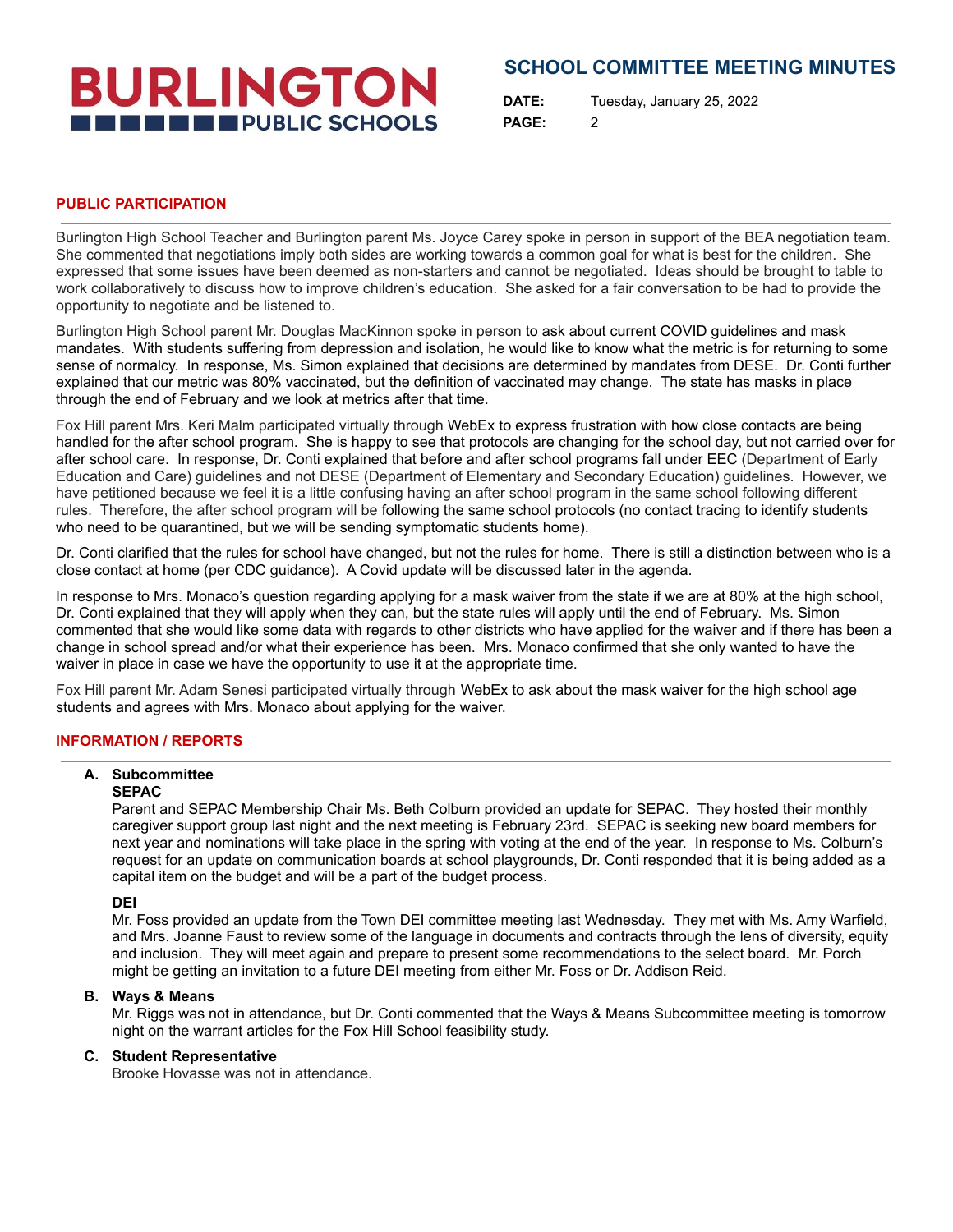# **BURLINGTON THE ENDIRECT PUBLIC SCHOOLS**

# **SCHOOL COMMITTEE MEETING MINUTES**

**DATE:** Tuesday, January 25, 2022 **PAGE:** 3

# **LEARNING**

#### **A. Poet Laureate**

Dr. Conti explained that due to a scheduling conflict, Poet Laureate Bella Gill, could not attend this meeting for a recitation, but will try to reschedule her for the next meeting. We also had our first annual faculty poet laureate and want to congratulate Burlington High School Counselor Ms. Stephanie Diozzi.

## **B. BHS Program of Studies 2022/2023 - Second Reading**

After some feedback on the BHS 2022/2023 Program of Studies<sup>5</sup>, Dr. Conti explained that we got a request for more flexibility with placement in some of the advanced courses in the math and science department; as a result, different percentage ranges were added. There used to be no opportunity to score below 90% so we wanted to be sure to offer some flexibility. He highlighted there was a key provision that the administration can make for specific adjustments for individual student needs; they are seeing a need to be flexible where students have taken a non-traditional path during Covid. All other non-substantive changes were made and Dr. Conti is recommending that the Program of Studies be approved for next year.

#### **Discussion:**

Mrs. Monaco would like to request or to look into the possibility of using standardized testing for opt-out classes. For example, if a student would like to skip a prerequisite; if a test is required for them to take, it should be standardized (similar to the Accuplacer tests used at Middlesex College).

Motion was made by Mr. Foss to adopt the BHS Program of Studies 2022/2023 as submitted; seconded by Mrs. Monaco. Mrs. Monaco - aye, Mr. Foss - aye, Mrs. Bond - aye, Ms. Simon - aye, Mr. Murphy - aye. Motion carried 5-0-0.

### **C. Calendar Revision**

Mr. Larkin gave an update on the revisions to the 2021/2022 School Calendar.<sup>6</sup>

- Monday, January 3 changed to a PD day in order to have staff test for Covid no school students
- Friday, January 7 snow day no school teachers/students
- Wednesday, March 9 no longer a PD day this is a school day for teachers/students
- Friday, June 17 last day of school for teachers/students the January 7th has been included
- Friday, June 24 last day of school for teachers/students with 5 snow days built in

Motion was made by Mrs. Monaco to adopt the revised 2021/2022 School Calendar as submitted; seconded by Mr. Foss. Mrs. Monaco - aye, Mr. Foss - aye, Mrs. Bond - aye, Ms. Simon - aye, Mr. Murphy - aye. Motion carried 5-0-0.

# **EQUITY**

# **A. Transportation Update**

Dr. Conti explained that this bus conversation started in the fall when there were issues with a particular bus route that was consistently late. For us to focus on equity, we have to make sure that all of our students arrive at school on time. Bus 18 struggled with the time in getting across town; coming from Fox Hill to get to Third Ave., Lord Baron, and then back to high school. Dr. Conti thanked both Mr. Porch and Mr. Cunha for working with the bus company to create a Bus 19. It is a Minuteman bus that starts at Third Ave. and picks up Lord Baron. This relieves some of the stops from Bus 18 and students have been arriving five to twelve minutes early for homeroom. As the town becomes more congested, Dr. Conti feels it is going to be a persistent problem, and we may need to build in an additional bus. There are 25 minutes between tiers so it is tough to get buses from one side of town to the other to pick up students on time. Mr. Cunha explained that the bus cost is \$75 per day and plans to continue to use Bus 19 for the remainder of the school year. We are in week 2 of using this extra bus for two stops to relieve the capacity and timing for Bus 18 and will continue to watch the timing and the financial impact of this added bus.

# **B. A State ARPA Earmark for Burlington and Woburn**

Dr. Conti explained that we will be receiving a \$300,000 earmark from the state's ARPA Funding for a Community Health project in partnership with Woburn Public Schools. Dr. Conti explained that both he and Woburn Superintendent Dr. Matt Crowley had been approached by staff for the growing need in their communities. We contacted State Representative Ken Gordon and Senator Cindy F. Friedman to support our efforts. Senator Friedman was able to work

<sup>5</sup> BHS 2022/2023 Program of Studies - Proposed New Courses

<sup>6</sup> REVISED Teachers' Burlington School Calendar 2021-2022 (rev. 1/25/22)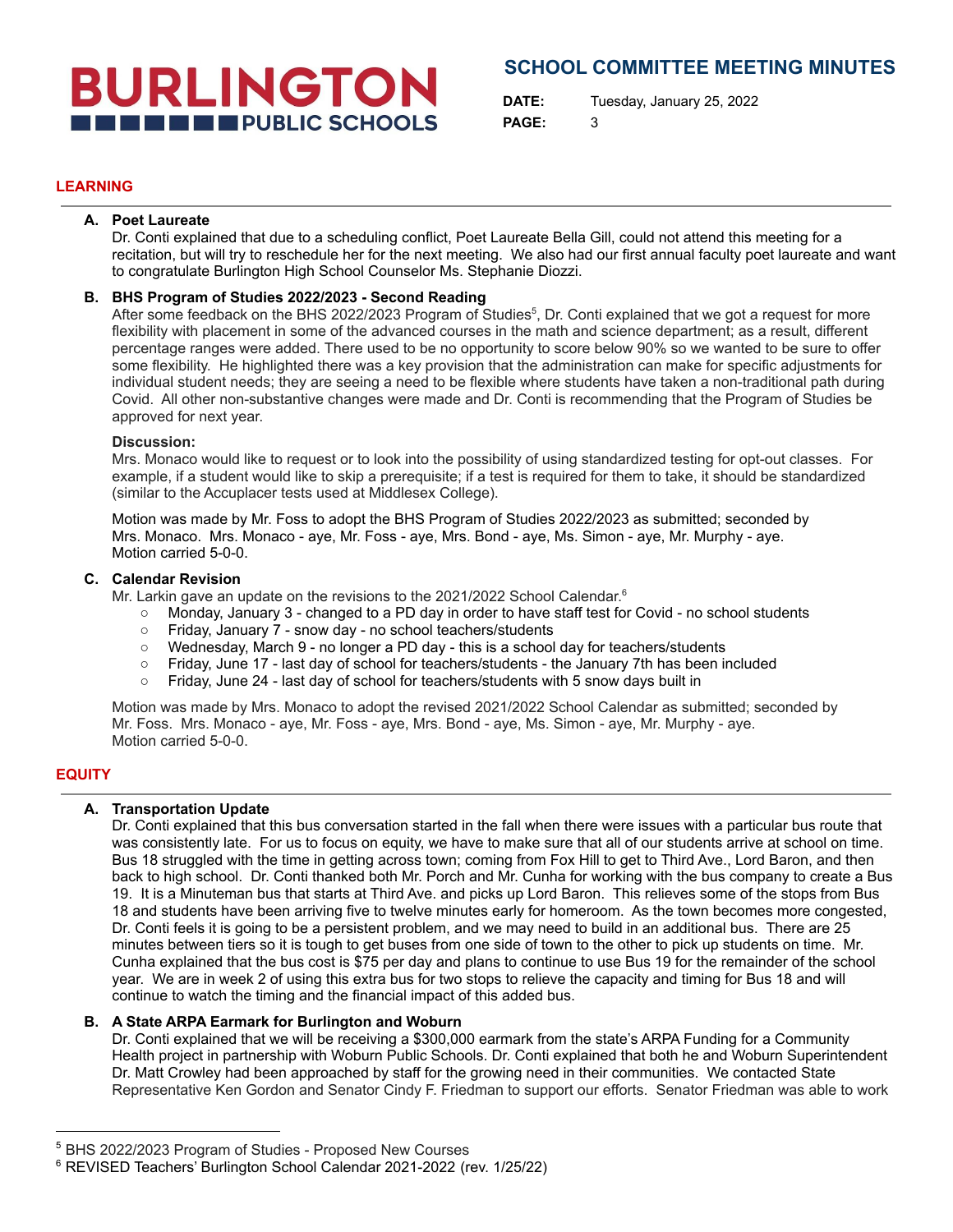# **SCHOOL COMMITTEE MEETING MINUTES**

**BURLINGTON THE THE PUBLIC SCHOOLS** 

**DATE:** Tuesday, January 25, 2022 **PAGE:** 4

with the federal dollars that have come to the state and was able to earmark \$300,000 for the City of Woburn and the Town of Burlington to collaborate. Dr. Conti read the following:

"Not less than \$300,000 shall be expended to the public school systems in the Town of Burlington and the City of Woburn to develop a pilot program in partnership with local primary care practices to deliver primary care health services to low-income children enrolled in public schools in the Town of Burlington and the City of Woburn; provided further that such pilot program shall include the delivery of primary care services while a child is in school provided further that the school, the public school systems in the Town of Burlington and the City of Woburn shall provide an annual report to the Department of Elementary and Secondary Education, the House and Senate Committees on Ways and Means, and the Joint Committee on Health Care Financing that details the status of the pilot program which shall include but not be limited to the amount of money spent, the number of children served, the types of services provided, the barriers for children to receive such services, and any recommendations for sustaining such a program beyond the pilot program time period."

Mr. Larkin explained that it comes down to our Equity Statement in supporting student needs. It is difficult to welcome them at registration and tell them to come back when they have proper health documentation. They cannot be in school without a physical and immunizations. We are trying to do more to support these students and their families to get them in school. Mrs. Lamprey works with many of these students and connected with Woburn as they have a lot of similar students who were missing school days because they do not have the basic health care met.

In response to Mrs. Monaco's questions with regards to when the program will be in place and the plan, Mr. Larkin explained that it will take some time to coordinate efforts with local primary care and other community stakeholders. We are in the exploratory phase of seeing who can work with our students, costs, and services. Mr. Larkin would love our long-term vision to include a clinic located in either Woburn or Burlington Public Schools so that both could access it during the school day or after hours. Mr. Larkin is open to hearing suggestions, thoughts, ideas and connecting with the community to help solve this problem. He explained that we were very fortunate that a Woburn parent (Dr. Altman) reached out to us, who opened his practice after hours in Arlington, to allow us to take a group of students in need about a month ago. He emphasized that there is a lot of work to be done and the money will go a little bit of the way to get us started. In response to Mrs. Monaco's question with regards to location, Mr. Larkin explained that we would want something local either in Burlington or Woburn as transportation is one of the significant problems that families struggle with. We are reaching out to other communities such as Gloucester and Malden and making connections to see what will work for Burlington and Woburn to meet the needs of students. Ms. Simon is excited to hear about the program and in response to her question with regards to the funds, Dr. Conti explained that the ARPA funds are to be used as seed money to get us started and then we would look into what is sustainable; Ms. Coscia added that the one-time funds are available to be spent through 2027. It is a growing need in our community and we need to make sure it gets addressed. Dr. Conti explained an idea of possibly using some space at the Simon Mall in Burlington and partnering with the Simon Youth Foundation as it is a good location. Dr. Conti noted that one of our challenges in Massachusetts is that our districts are relatively small, but by partnering with neighboring districts, we can create the populations needed to build sustainable programs. In response to the committee's ideas, Dr. Conti explained that they are open to any suggestion at this time as there is a lot of planning to do in conjunction with the City of Woburn. Mr. Murphy thanked Senator Friedman for her assistance. (BCAT News Story [1/27/22\)](https://bcattv.org/burlington-schools-to-receive-arpa-funds-to-provide-primary-healthcare-to-low-income-students/)

# **CULTURE + RELATIONSHIPS / THRIVING**

## **A. COVID Update - Ending contact tracing and test and stay**

Dr. Conti opened the discussion by re-reading the Equity Statement:

"Educational equity means that every child belongs and receives whatever support he/she/they need to develop his/her/their full academic, emotional, and social potential to learn and thrive everyday. This begins with kindness and valuing the humanity of every child or individual."

Mr. Larkin reviewed the new COVID protocols from Governor Baker's and DESE Commissioner Riley's press conference on Tuesday, January 18th. We are happy that the protocols are lightening up; we're able to stop contact tracing at this point and keep kids in school. It's almost like the "old days''; if your child is sick, please keep them at home.

#### **At-Home Testing Policy**

So far, we have had about 250 staff members opt-in and take home kits will be distributed this week for staff to start testing on Monday, January 31st. For families, we have had about 400 families opt-in and take home kits will be distributed next week for testing to start on Monday, February 7th. (BCAT News Story [1/26/22](https://bcattv.org/burlington-schools-to-offer-at-home-tests-end-contact-tracing/))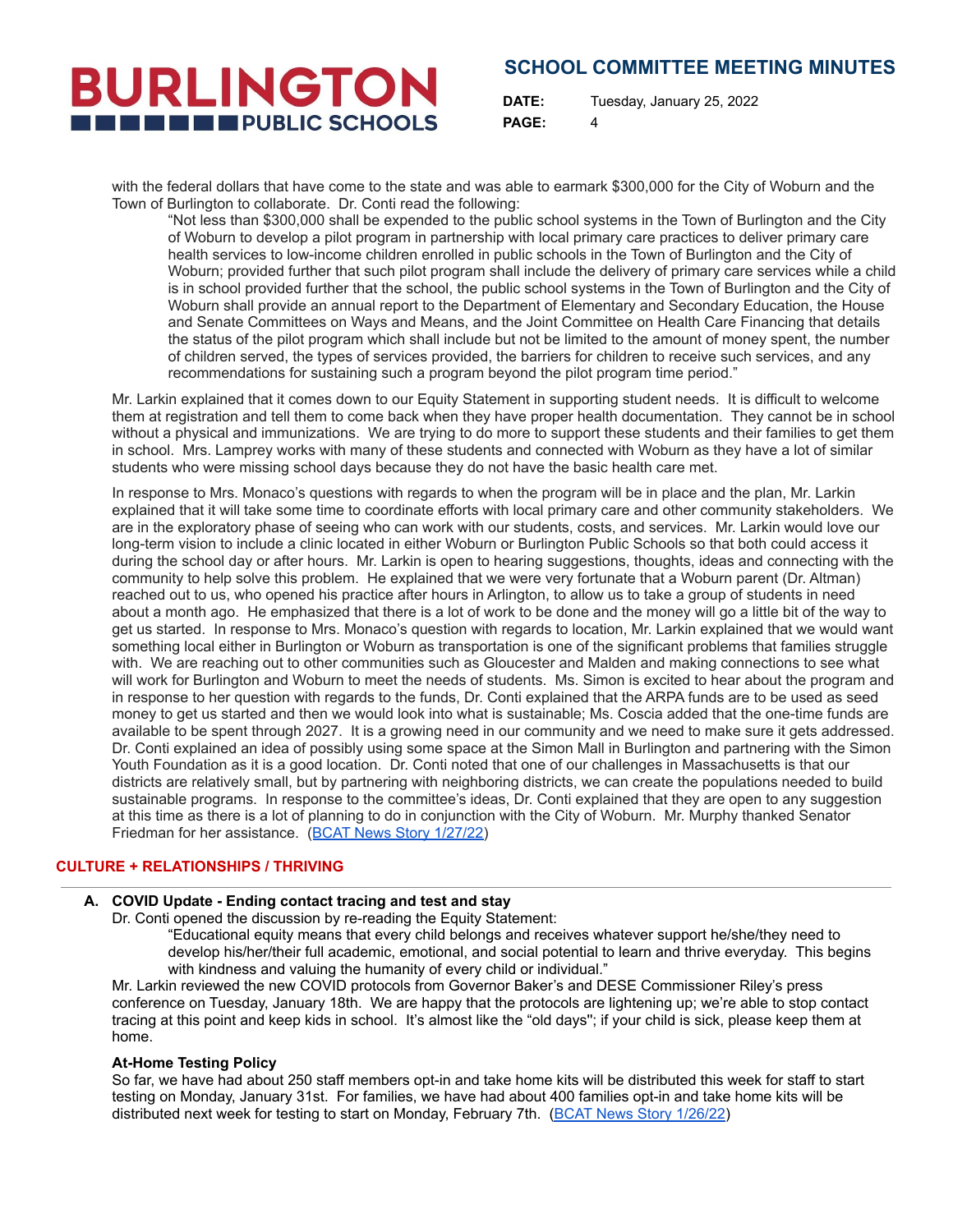# **SCHOOL COMMITTEE MEETING MINUTES**

**DATE:** Tuesday, January 25, 2022 **PAGE:** 5

Overview Families Received:

**BURLINGTON** 

**THE ENDIRE PUBLIC SCHOOLS** 

- About the Test: [iHealth](https://ihealthlabs.com/) is a 15-minute at-home FDA-approved rapid antigen test
- Opt-In: To participate, you must opt in by completing this [online](https://docs.google.com/document/d/1OOFsH9yyKRxWySqUtJaH0USFp9S5HscX8xTMBbuxz1k/edit?usp=sharing) form. By opting in, you will agree to review the training materials for test administration, report positive test results to your student's school. Important Reminder: Even if you have already given your consent to have your child(ren) participate in the former Test and Stay Program, this new at-home testing opportunity is voluntary and only those who opt-in will receive tests. To restate, you will need to opt in to this new protocol. Your prior consent does not apply.
- Weekly: Every two weeks you will receive an iHealth at-home rapid test kit. Each kit contains two individual tests. Your student will administer one test each week on Monday morning.
- Reporting Positive Test Results: If your student tests positive on an at-home antigen test, you will inform their school of the positive result using the Positive Test Result Notification form. The school will keep the results confidential and will not make individual results public. In addition, it is strongly recommended that you inform your healthcare professional of the positive result.
- Easy, Free, and Flexible: This test is administered at home (not at school), reducing the burden on school staff and time to administer tests and increasing a family's flexibility to do testing in the home for free.

Questions that have been asked:

**Q:** What if my child has had Covid in the last 90 days?

**A:** Although you can, you do not need to test your child if they have had COVID in the last 90 days. We have heard from some medical professionals that the latest variant can break through and reinfect during this immunity period.

- **Q:** Is this for both vaccinated and unvaccinated students?
- **A:** Yes, both vaccinated and unvaccinated students are welcome to take part in this and opt-in to receive at-home tests.
- **Q:** Do you have to test on Mondays if the whole family is vaccinated?

**A:** The state has proposed a program where schools ask families to test on the same day so we are following the state program.

- **Q:** What happens if you do not opt in?
- **A:** Your child will not receive the test to take home, but you would keep your child home if they are sick.

Dr. Conti reiterated that this is for school and for our after school programs. If there is a positive in your house and your child is unvaccinated, then that is different and your child would follow the CDC guidelines and quarantine. In order for the district to participate in this program, we have to commit to symptomatic testing. If there is a child who is sick in school or gets sick in school, we have to test that child and we will probably send that child home. Mr. Larkin added that if you have a positive case in the house, try to isolate the individual as much as possible so it doesn't stop other kids from being able to come to school. In response to Mrs. Monaco's question, Mr. Larkin responded that only positive cases need to be reported to the school and added that only the number of cases are reported to the state weekly which is why this is an opt-in program vs. a consent form. No personal information is being shared. Any questions, please contact [covidconcerns@bpsk12.org.](mailto:covidquestions@bpsk12.org)

### **FACILITIES / FINANCE**

## **A. Burlington High School - Standing Agenda Item**

Mr. Cunha reported that the draft is being finalized and has been sent out to the estimators who are working with the engineers. We expect both the final draft and the estimations in the next couple of weeks to be able to present to the school committee. In response to Ms. Simon's inquiry from a previous meeting, Mr. Cunha explained that it was his understanding that the 30/30 rule applied to the full evaluation of the building and the property (assessed at  $\sim$  $$49,000,000$ . He has since found out that the 30/30 rule only applies to the building itself (assessed at  $\sim$  \$25,000,000). With that,  $30\%$  is  $\sim$  \$8,000,000 so there is a high probability that we will hit the 30/30 rule. Mr. Cunha explained that there are some opportunities where we could apply to the state for waivers for things outside of the scale of a typical project (ie fixing elevators and hallway ramps).

#### **B. Fox Hill School Building Committee - Standing Agenda Item**

Dr. Conti discussed that they have spoken with the leadership at MSBA (Executive Director Jack McCarthy, Director of Capital Planning Mary Pichetti, and Director of Program Management Diane Sullivan) and will continue to provide information to them about our enrollment and our programming needs. They seem committed to working with us to see us through to the next step which is the Feasibility Phase where they will present both options (a consolidated model and non-consolidated model). They recognize the high school need is not going away and it is a good project, but if